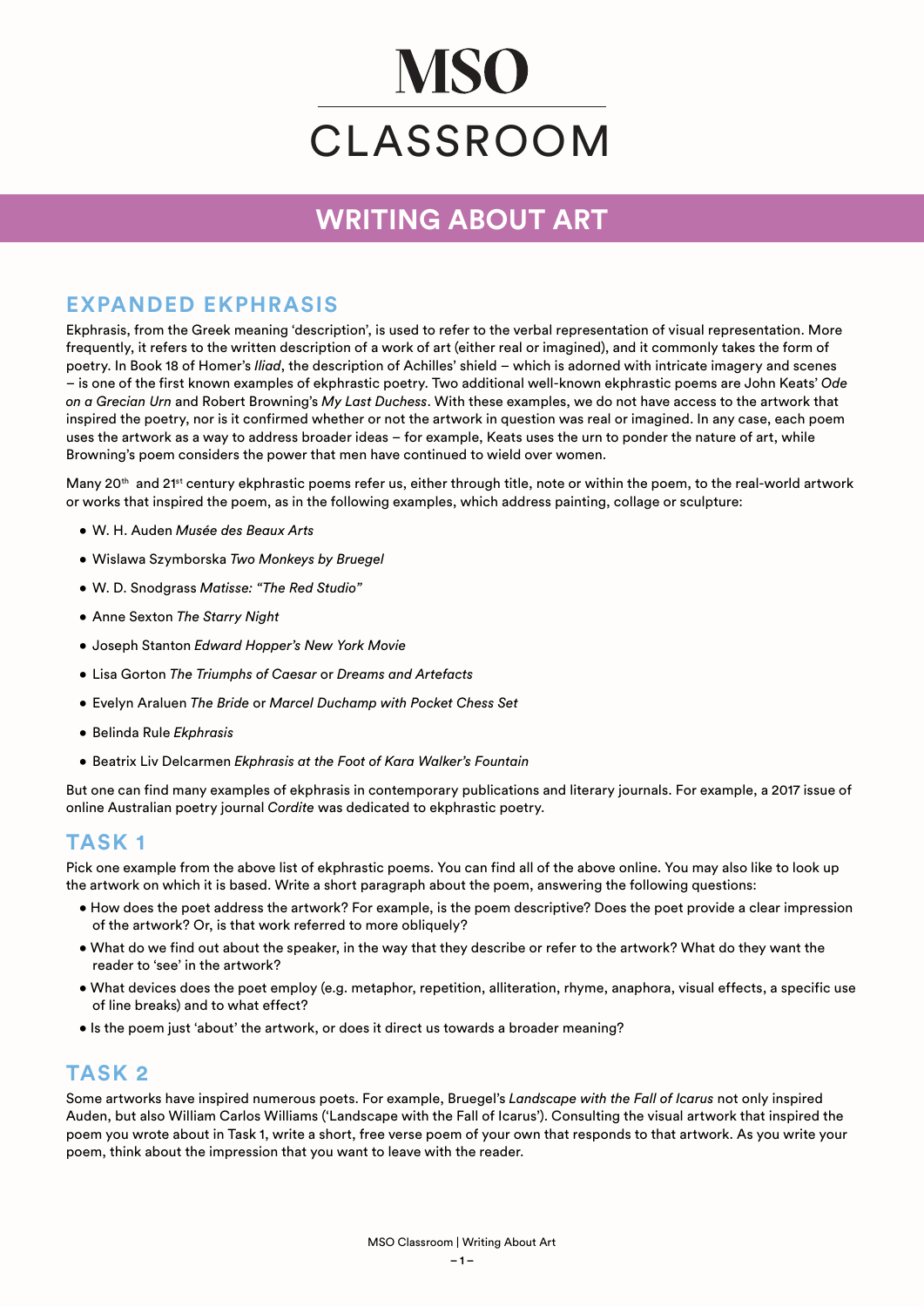## **TASK 3**

Ekphrastic poems have also been inspired by other art forms, such as dance, film and music, as in the following, all of which can be found online:

- Jarad Bruinstroop *Pas de Deux for Silhouette and Swan*
- Jessica Wilkinson *Swan Lake*, *Liebeslieder Waltzer* or *Quixotic*
- May Swenson *The James Bond Movie*
- Luke Beesley *The Master*
- Geoff Page *The Cello Sonatas of J.S. Bach*

For this task, you are going to write an ekphrastic poem (short or long) that is inspired by the modern dance performance *Appalachian Spring*, choreographed by Martha Graham with music by Aaron Copland and sets by Isamu Noguchi. (You can find the 1959 version, featuring Martha Graham as the Bride, on YouTube). You may like to watch the entire performance, or to focus on just one section/movement of the dance.

Take a blank piece of paper and draw a line down the middle (making two columns).

On the left, describe aspects of the performance: the dancers' movements; the varying moods, tempos and rhythms of the music; the dancers' relationships with, and use of, sets and props; how music and dance interact; the costumes, and more.

On the right, jot down some notes on what the performance evokes for you. Consider: How does the story frame an aspect of American colonial history? What does the performance make you think or feel? What are your emotional responses? What themes does the performance address? What does it make you think about history, colonisation, Australian colonial contexts, personal relationships, and so on?

As you craft your poem, interweave descriptive aspects from the left-hand column with the thoughts and themes from the right-hand column. You may write one line at a time, drawing material from alternating columns. Or, you could take a looser approach. When you have a draft poem, reflect on the broader meaning that emerges from your lines, and on how this performance led you to that broader meaning.